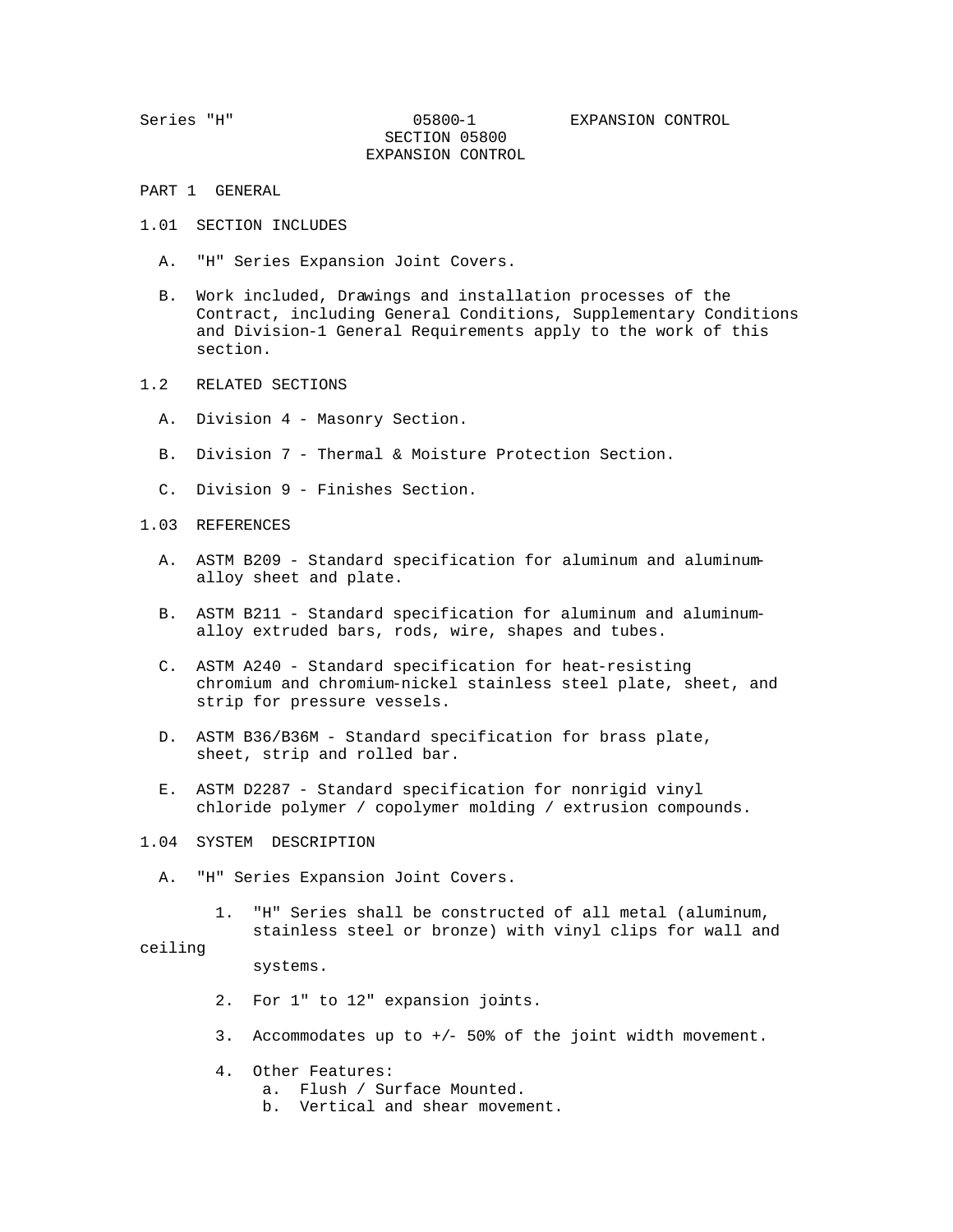- c. Snap-On Installation.
- d. No Exposed Fasteners.

## 1.05 SUBMITTALS

- A. Product Data: Submit, for each type of expansion joint cover assembly specified, the manufacturer's product specifications, installation instructions, details of construction relative to materials, dimensions of individual components, profiles and finishes.
	- 1. Please note that submissions or substitutions must be made within 10 working days of the general contract award to

## avoid

the

- project delay. If not followed, the Architect will designate
	- exact product to be used and the contractor will have no recourse.
- B. Certificates: Submit certificates, independent test reports or other documents showing compliance with fire-rating / resistance or other specified requirements.
- C. Shop Drawing: Submit detailed drawings showing layout of expansion joint cover assemblies and all special connections, jointing and accessories which are not completely shown in the manufacturer's data.
- D. Samples: Submit 6" long samples of each expansion joint cover assembly for approval.
- 1.06 QUALITY ASSURANCE
	- A. Single Source Responsibility: Obtain expansion joint cover assembles from one source from a single manufacturer.
- 1.07 DELIVERY, STORAGE, AND HANDLING
	- A. Storage and Protection: Protect expansion joint cover assemblies from damage, after delivery to site and, before installation.
- PART 2 PRODUCTS
- 2.01 MANUFACTURERS
	- A. Specifications and drawings are based on Architectural Art Mfg., Inc. Products; 6409 Rhode Island Ave; Riverdale MD; Phone:
- (888) 213-

0952, Fax: (800) 897-3129.

- B. Substitutions: Submit proposed substitution in writing to the Architect within 10 days of the bid due date. Submit samples and product data for Architects review and addendum approval.
- 2.02 MATERIAL